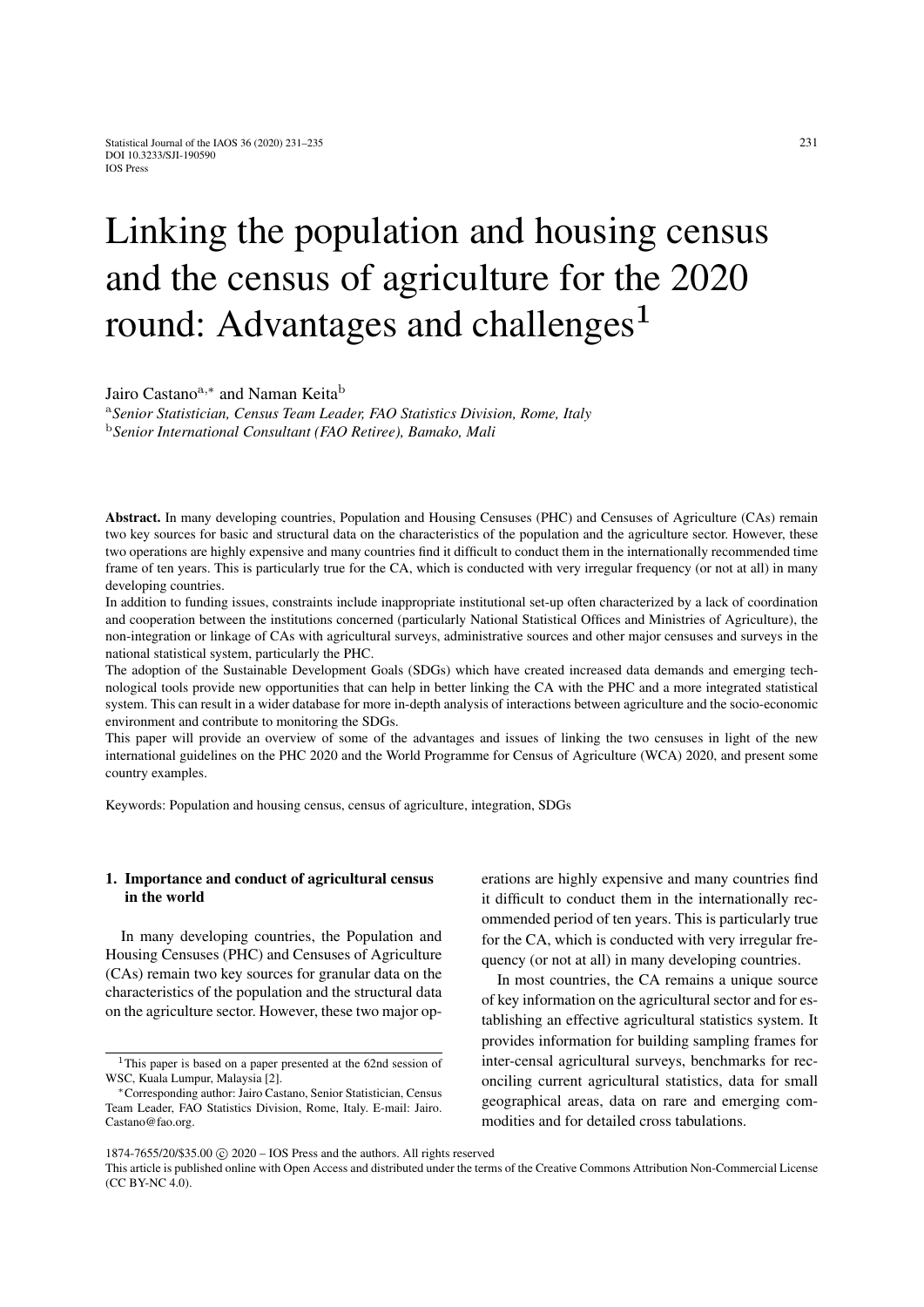<span id="page-1-0"></span>

| Number of countries conducting agricultural census |               |      |      |      |      |      |                    |
|----------------------------------------------------|---------------|------|------|------|------|------|--------------------|
| Region                                             | Rounds of WCA |      |      |      |      |      |                    |
|                                                    | 1960          | 1970 | 1980 | 1990 | 2000 | 2010 | Total countries in |
|                                                    |               |      |      |      |      |      | the region         |
| Africa                                             | 29            | 25   | 21   | 23   | 25   | 22   | 55                 |
| America                                            | 29            | 33   | 28   | 23   | 22   | 28   | 36                 |
| Asia                                               | 20            | 20   | 21   | 14   | 31   | 29   | 48                 |
| Europe                                             | 17            | 24   | 22   | 21   | 33   | 36   | 39                 |
| Oceania                                            | 5             | 9    | 11   | 13   | 11   | 12   | 19                 |
| Total countries in the round                       | 100           | 111  | 103  | 94   | 122  | 127  | 197                |

Table 1 Number of countries conducting agricultural census

Source: FAO Statistics Division, Census Team.

However, despite its recognised importance not all countries in the world are conducting the CA on a regular basis. Table [1](#page-1-0) shows that almost all regions have increased their participation in the WCA rounds since the 1990s, while in some regions like Africa this participation have declined and remain below 50% of the total number of countries in the region.

Although country participation in the WCA reached a new record of 127 in the 2010s (2006–2015), this number remains relatively small. Castano and Cara [\[1\]](#page-3-1) showed that this number is rather low compared to the 214 countries and territories that conducted a PHC in the same period.

#### 2. Making the case for linking the two censuses

FAO and the UN have included in their recent decennial guidelines, specific recommendations on better linkages between the the PHC and the CA [\[7](#page-4-0)[,10\]](#page-4-1). In its latest World Programme for the Census of Agriculture 2020 [\[7\]](#page-4-0), FAO advocates for a close relationship between these two operations in line with an integrated statistical system.

The UNSC [\[10\]](#page-4-1) recommends that *"in planning the population and housing census, every opportunity for developing the relationship between this census and the agricultural census should be explored. This can take several forms. Definitions used in the population and housing censuses should be compatible with those used in the agricultural census so that meaningful comparisons can be made between the two data sets. The population and housing census can also be of use in the preparation of the agricultural census, such as in the demarcation of enumeration areas, the preparation of the frame for the agricultural census or, if applicable, the sample design."*

Furthermore, the UNFPA and FAO issued in 2012 technical guidelines [\[6\]](#page-4-2) that provides detailed guidance on conceptual and other methodological issues for the linkage of the PHC with the CA with several country examples. This was supplemented by an E-learning course launched by FAO in 2017 and available at gsars.org/en/e-learning-course-on-linkingpopulation-housing-censuses-with-agricultural-census es/.

In addition to these guidelines and methodological considerations, the Sustainable Development Goals (SDGs) and emerging technological tools provide new opportunities and options for linking the PHC and the CA.

The adoption of the 2030 Agenda focuses on sustainability of development and introduces new dimensions in the development process and a close monitoring and evaluation process is required. The monitoring and evaluation of the SDGs create new challenges for countries for producing a large amount of data. This requires a better strategic statistical planning at national level and at the level of the agricultural sector in order to have a more coherent and cost-effective census programme. This requirement is underlined in the Cape Town Global Action Plan for Sustainable Development Data adopted by the United Nations Statistical Commission at its 48th Session in March 2017. The Cape Town Action Plan recognizes that "*Effective planning, follow-up and review of the implementation of the 2030 Agenda for Sustainable Development requires the collection, processing, analysis and dissemination of an unprecedented amount of data and statistics at local, national, regional and global levels and by multiple stakeholders*".

The implication is that more than ever, a more integrated statistical programme is needed in countries to respond to the increased data requirements. The preparation of the new generation of National Strategy for the Development of Statistics (NSDS) promoted by PARIS21 [\[9\]](#page-4-3) is an opportunity to take into account the data needs for monitoring the SDGs. The NSDS guidelines recommends that sectoral plans be prepared and integrated in the NSDS process in order to ensure own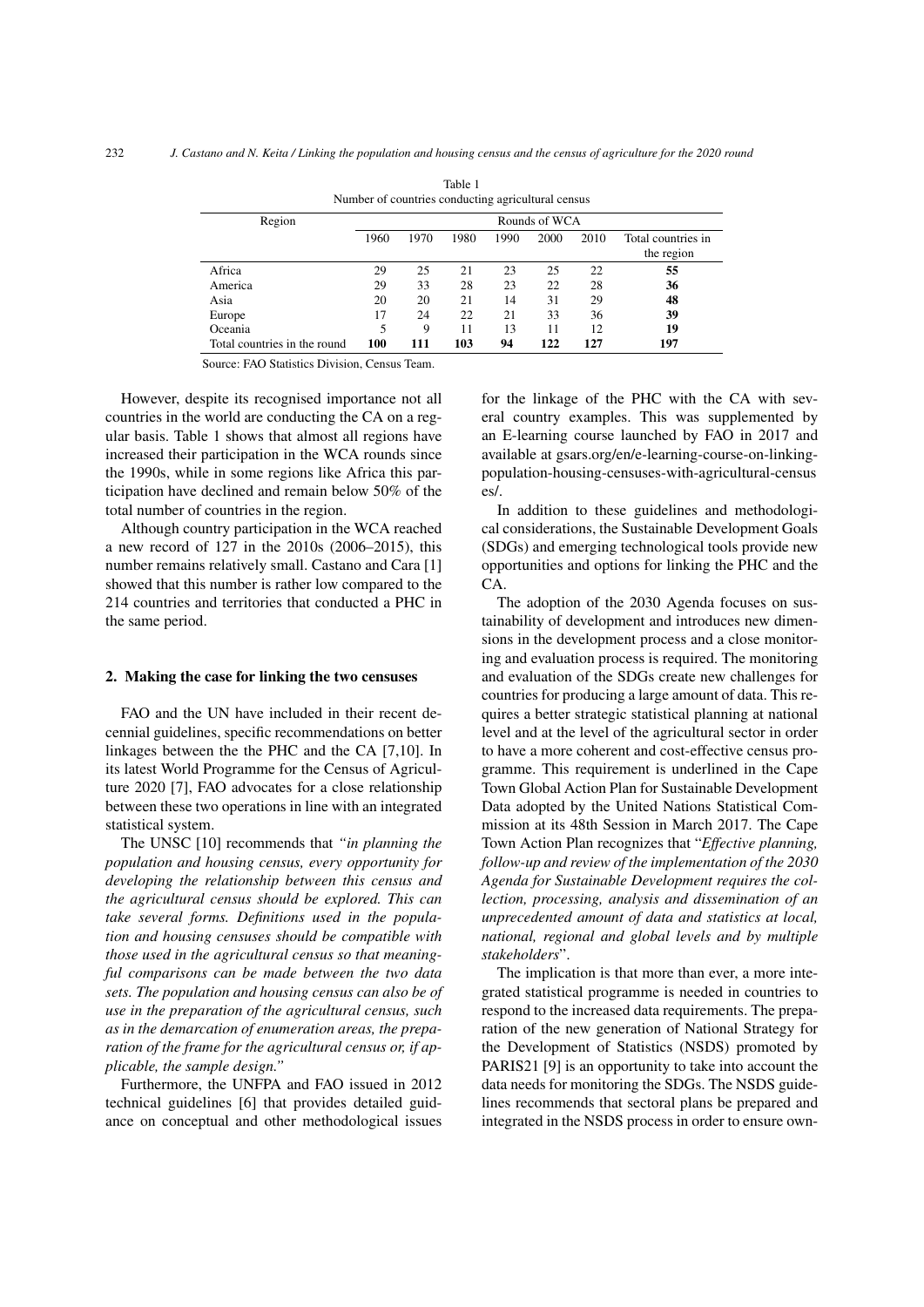ership of the Strategy and better integration of the national statistics system. FAO, through the Global Strategy to Improve Agriculture and Rural Statistics [\[4\]](#page-3-2), developed guidelines to assist countries in preparing their Strategic Plans for Agricultural and Rural Statistics (SPARS) to be aligned with the NSDS.

A key element of these strategic documents is a detailed action plan for all data collection activities during the period considered, including PHC and CA with corresponding budget. Planning the two censuses in an integrated statistical programme can bring more coherence and efficiency. It can also facilitate the mobilization of funds through an integrated advocacy programme.

In terms of emerging technologies, the  $21<sup>st</sup>$  Century have seen phenomenal developments regarding new technological tools or improvement of existing technologies that are relevant for linking the PHC, the CA, surveys and administrative registers. Castano [\[3\]](#page-3-3) discusses the increasing use of technology in the census of agriculture. These new tools facilitate the development of wider databases for more in-depth analysis of interactions between agriculture and the socio-economic environment and contribute to monitoring the SDGs.

## 3. Advantages of linking the Population and Housing Census and the Census of Agriculture

Coordinating and linking the PHC and the CA is an important aspect of the integration of agricultural statistics into the national statistical system while achieving cost-efficiencies. The coordination of these operations is particularly relevant in countries where both censuses are carried out as a household enquiry, meaning that most agricultural holdings are located in the household sector. FAO & UNFPA [\[6\]](#page-4-2) list the following advantages of linking the censuses:

- Reducing the total cost of the two censuses: common infrastructure, logistics, personnel and equipment.
- Reducing the scope of the agricultural census: some agricultural items can be collected in the PHC.
- Enriching data analysis: a much richer data set for analysis.
- Ensuring regular CA operations: it allows the institutionalization of the CA.
- A reliable sample frame for the CA: when households with own-account agricultural production are identified in the PHC.

– Better defining the CA coverage: when livestock numbers and crop areas are collected in the PHC.

## 4. Challenges

As explained before, the CA is conducted with very irregular frequency (or not at all) in many developing countries. Some of the key issues that explain this have been analysed and discussed in detail [\[8\]](#page-4-4). They include: (i) the high cost of a census in a context of scarcity of resources, (ii) burden for respondents particularly in developed countries, (iii) long delays for results and (iv) questions on its relevance to a widening data needs with emerging issues.

In addition, many developing countries find it very difficult to conduct separately a PHC and CA in a short time frame given the high cost involved. Both national budget and donor funding have limitations and these two operations will be competing for the same sources of funds. Most often, this competition comes at the expense of the CA, which is seen as having a lower political and public profile as compared to the PHC. This is sometimes exacerbated by institutional competition between the National Statistical Office (NSO) organising the PHC and the Ministry of Agriculture advocating for the CA. As a result, in many countries CA projects remain unfunded for several years after they are formulated<sup>[2](#page-2-0)</sup> or are abandoned after some time.

## 5. Ways of linking the population and housing census and the agricultural census

The linkage of the AC and the PHC can take several forms, from coordinating aspects of the two censuses to including key agricultural items in the PHC [\[7\]](#page-4-0). This can cover:

- 1. Coordinating aspects of the two censuses in terms of:
	- use of common concepts, definitions and classifications;
	- sharing field materials; building enumeration areas (EAs) which suit both censuses; organization of fieldwork (e.g. geographical distribu-

<span id="page-2-0"></span><sup>2</sup> In several cases these census projects are formulated with the assistance of FAO through its technical assistance programme (TCP) with the expectation that they will be funded by the Government and/or Donors.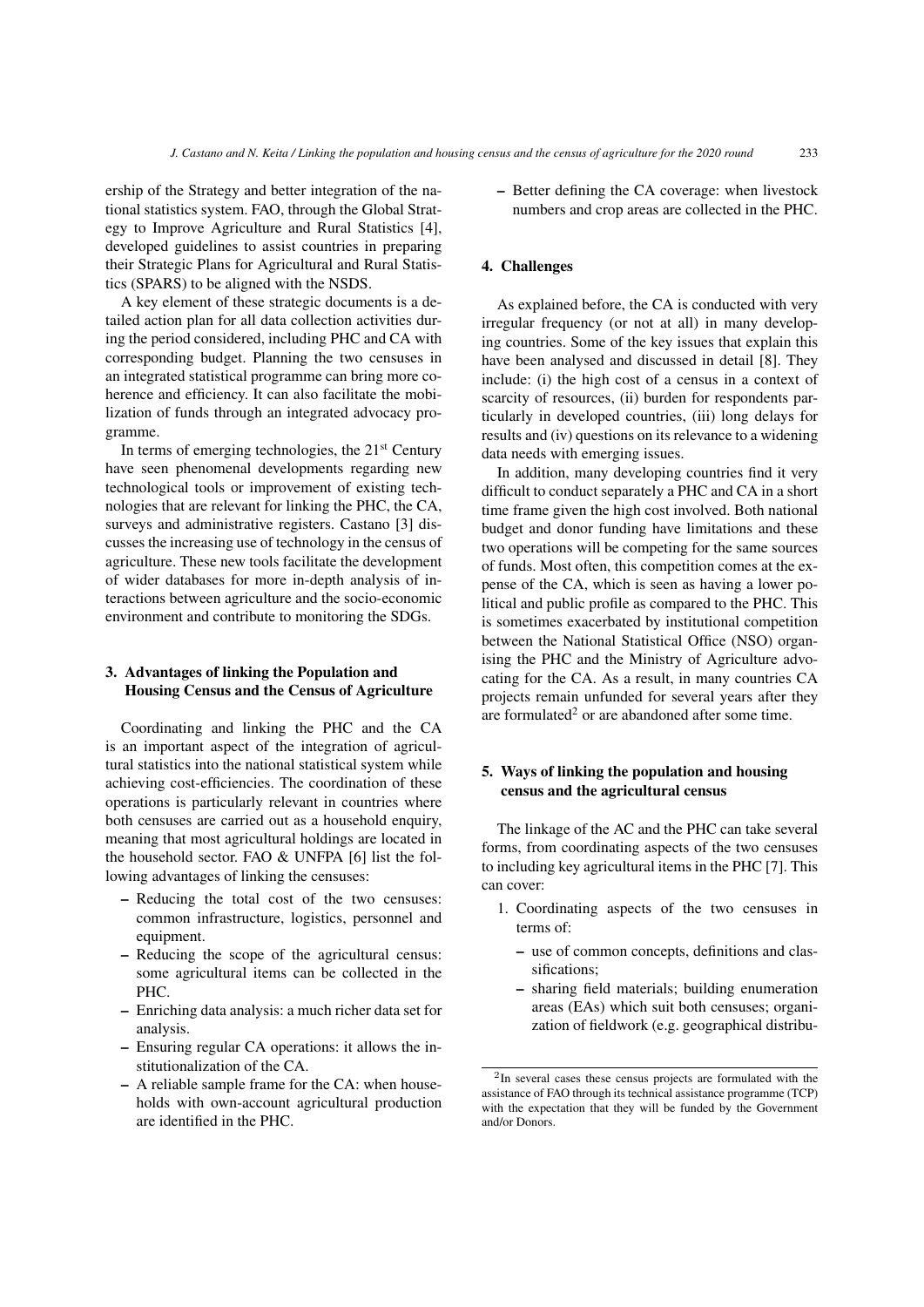tion of households with own-account agricultural production).

- 2. Using the listing of the PHC as a starting point for the frame for the household sector of the CA.
- 3. Collecting agriculture-related data in the PHC to identify households engaged in own-account agricultural production (either through few basic items or adding an agriculture module).

An increasing number of countries has linked the PHC and the CA. A review of the WCA 2010 round [\[5\]](#page-3-4) shows that some countries included some screening questions (or even a section with agriculture-related questions) in the PHC aimed at identifying agricultural holdings. Some African countries piggybacked an agriculture module onto the PHC (e.g. Burkina Faso, Mozambique, Seychelles and Uganda) to provide a more complete frame for the agricultural census or for follow-up sample-based supplementary CA modules. Ethiopia is planning its  $4<sup>th</sup>$  PHC in 2019 linked and to be followed by the CA. Brazil and some African countries such as Botswana, the Gambia, Lesotho, Malawi, and Namibia, used EAs from the PHC as PSUs in the CA.

The phase of cartography for the PHC is a critical step for delineating EAs, identification and localization of households that will be subject to complete enumeration during the PHC. With the availability, increased precision and low cost of handheld GPS, these tools are now widely used during the cartography of PHCs in most countries. This results in the availability of digital EA maps with geographic coordinates of the boundaries of the EAs, and (when included in the cartography) the GPS coordinates of the households.

A number of countries have taken the opportunity of the cartography of the PHC to include few questions for identifying households that are engaged in ownaccount agriculture and to take their GPS coordinates. By doing so, linkages can be established between PHC and CA at the household level and an effective frame can be made available for the CA regarding the holdings operating in the household sector.

The cartography and mapping exercise of the PHC 2019 of Kenya was conducted using smartphones and the information collected was used to produce EA maps, to facilitate the census. The Kenya National Bureau of Statistics (KNBS) staff in conjunction with chiefs and village elders identified boundaries of each village and listed all the homesteads and households within the villages. During this operation questions were asked on any agricultural activities conducted by the households. All households (including those with own-account agricultural production) were georeferenced and all EAs and village maps digitized.

An increasing number of countries are considering linking the population and housing census and the agricultural census and countries are increasingly looking at new ways to strengthen this relationship.

#### 6. Conclusion

In many developing countries despite the importance of PHCs and CAs, these operations are not conducted in the internationally recommended period of ten years. This is particularly true for the CA which is conducted with very irregular frequency (or not at all) in many developing countries particularly in the Africa region. Lack of funding, inappropriate institutional setup, non-integration or linkage of the PHC and the CA are some of the issues facing the countries. There are detailed international guidelines and recommendations on the technical linkage of these operations.

The coordination and linkage of these census operations is particularly relevant in countries where the bulk of the agricultural holdings are located in the household sector. This has become even more relevant in the actual context of monitoring the SDGs since the underlying data requirements is way beyond any single operation and require synergy and complementarity between various sources. The need for monitoring progress towards the SDGs and emerging technological tools provide new opportunities and options for linking the PHC and the CA. A more integrated statistical programme is needed in countries to respond to the increased data requirements for wider data analysis and informed national and regional policy decisions.

#### References

- <span id="page-3-1"></span>[1] Castano, J., Cara, O. (2019) *Integrating agricultural censuses and surveys for optimal sectoral data collection*. 62nd session of WSC, Kuala Lumpur, Malaysia.
- <span id="page-3-0"></span>[2] Keita, N., Castano, J. (2019) *Linking the Population and Housing Census and the Census of Agriculture for the 2020 round: overview of issues and options and country examples*. 62nd session of WSC, Kuala Lumpur, Malaysia.
- <span id="page-3-3"></span>[3] Castano, J. (2018) *The increasing use of technology in the census of agriculture*. 16th Conference of International Association for Official Statistics (IAOS), OECD, Paris, France.
- <span id="page-3-2"></span>[4] Global Strategy to Improve Agricultural and Rural Statistics (2014): Strategic Plans for Agricultural and Rural Statistics (SPARS). FAO Publication.
- <span id="page-3-4"></span>[5] FAO (in print). Main results and metadata by country (2006– 2015). World Programme for the Census of Agriculture 2010.